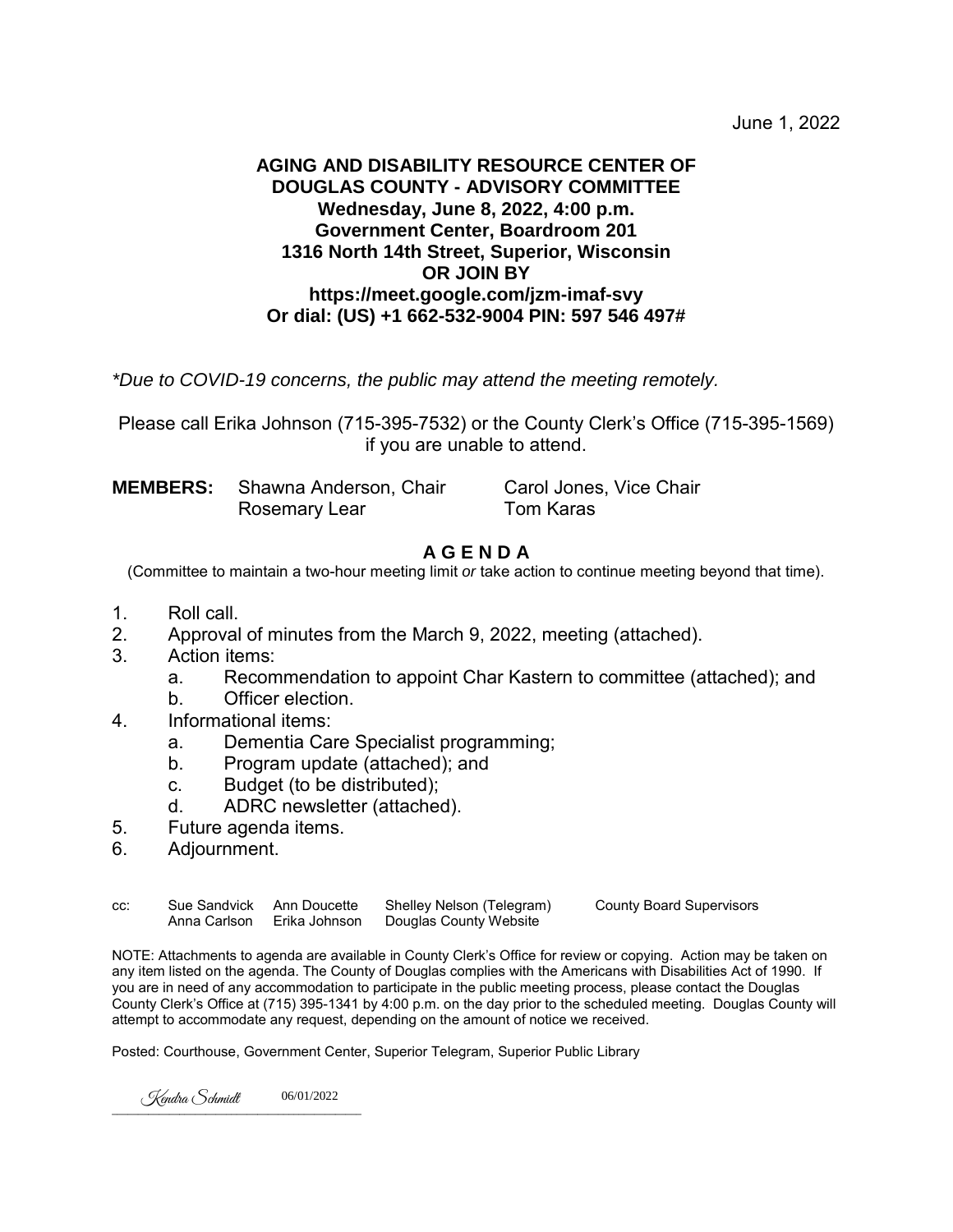### **AGING AND DISABILITY RESOURCE CENTER OF DOUGLAS COUNTY ADVISORY COMMITTEE Wednesday, December 8, 2021, 4:15 p.m., Government Center, Boardroom 201 1316 North 14th Street, Superior, Wisconsin**

Meeting called to order by Chair Shawna Anderson.

**ROLL CALL:** Present – Shawna Anderson, Carol Jones, Rosemary Lear. Absent – Tom Karas. Others present – Erika Johnson, Julie Hudecheck, Kaci Lundgren, Committee Clerk.

**APPROVAL OF MINUTES:** Motion by Lear, second Jones, to approve minutes from the September 8, 2021, meeting. Motion carried.

### **INFORMATIONAL ITEMS:**

**Introduction of New Staff:** Julie Hudecheck, introduced. Due to transition of state mandated duties, position opened. No impact on levy due to state funding and monies from program.

**Membership:** One person interested, but has not submitted application. Many other local organizations are recruiting for members with no luck; will continue efforts.

**Program Update:** Included with agenda. No concerns or complaints; numbers served remain consistent. New state system for program referrals will be implemented. 2022 state mandate requires each ADRC to have a Dementia Care Specialist at least .5 time. Current employee will acquire additional duties to cover requirement.

**Budget:** Projected to be under budget.

**FUTURE AGENDA ITEMS:** Membership; program update; budget. Next meeting: March 9, 2022.

**ADJOURNMENT:** Motion by Lear, second Jones, to adjourn. Motion carried. Meeting adjourned at 4:32 p.m.

Submitted by,

Kaci Jo Lundgren Committee Clerk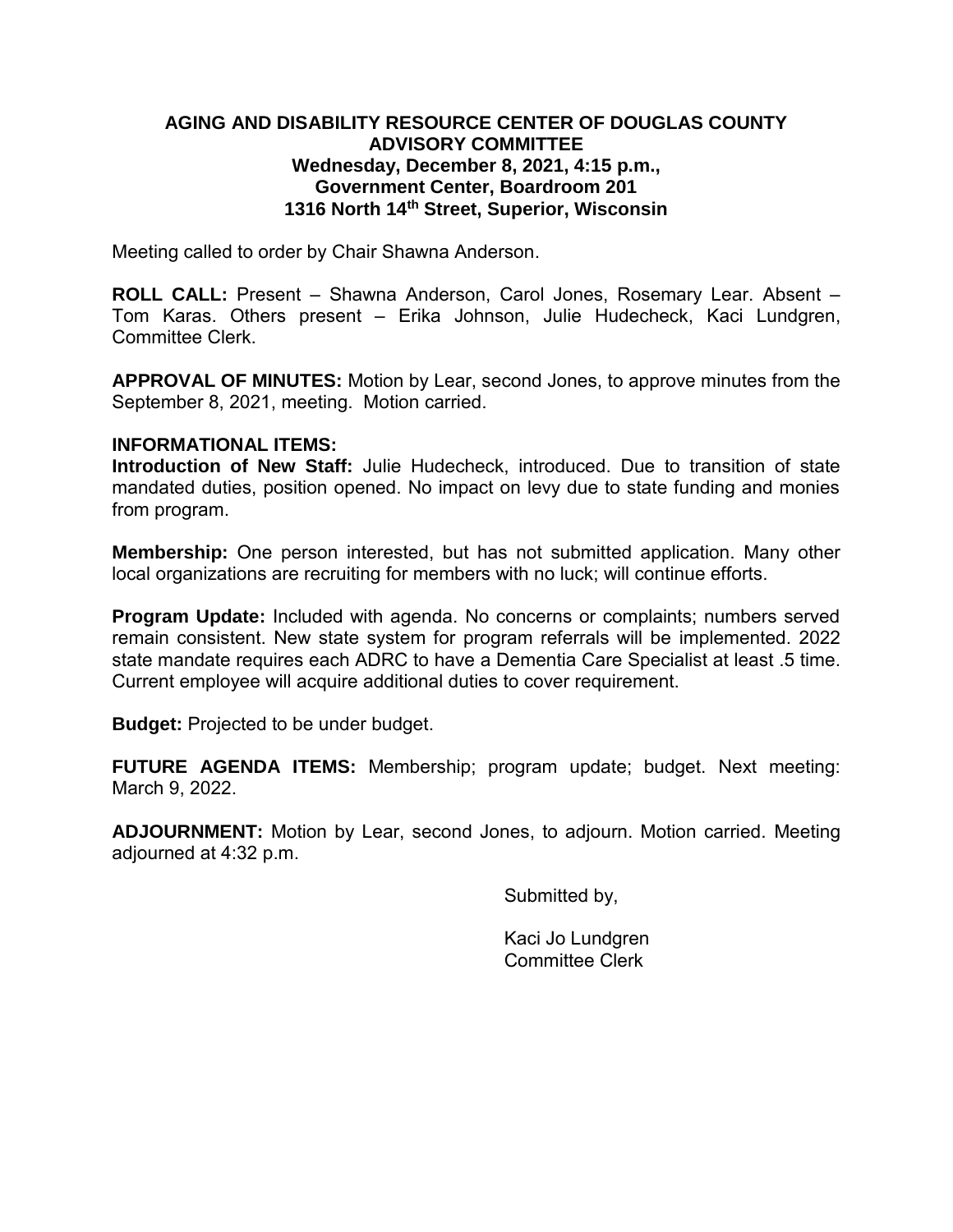### **Date: May 2022 Submitted by: Erika Johnson, ADRC Director**

| Years<br>2021-2022                                           | Jan<br>21/22 | Feb<br>21/22 | Mar<br>21/22 | Apr<br>21/22 | <b>May</b><br>21/22 | June<br>21/22 | July<br>21/22 | Aug<br>21/22 | <b>Sep</b><br>21/22 | Oct<br>21/22   | <b>Nov</b><br>21/22 | <b>Dec</b><br>21/22 |
|--------------------------------------------------------------|--------------|--------------|--------------|--------------|---------------------|---------------|---------------|--------------|---------------------|----------------|---------------------|---------------------|
| <b>Referrals by</b><br><b>Type</b>                           |              |              |              |              |                     |               |               |              |                     |                |                     |                     |
| Long Term Care<br>Functional<br>Screen                       | 17/21        | 9/9          | 13/14        | 11/17        | 12/                 | 9/            | 15/           | 25/          | 16/                 | 9/             | 10/                 | 15/                 |
| <b>MDSQ</b> Referrals<br>(Nursing Home)                      | 0/6          | 0/4          | 0/x          | 0/x          | $0/$                | 0/            | 0/            | 0/           | 1/                  | $\mathbf{x}$ / | X/                  | X/                  |
| Number of<br><b>Clients Served</b>                           | Jan<br>21/22 | Feb<br>21/22 | Mar<br>21/22 | Apr<br>21/22 | <b>May</b><br>21/22 | June<br>21/22 | July<br>21/22 | Aug<br>21/22 | <b>Sep</b><br>21/22 | Oct<br>21/22   | <b>Nov</b><br>21/22 | <b>Dec</b><br>21/22 |
| <b>Elderly Benefit</b><br>Specialist (EBS)                   | 24/32        | 24/19        | 24/20        | x/20         | 29/                 | 30/           | 17/           | 31/          | 24/                 | 56/            | 113/                | 63/                 |
| Disability<br>Benefit<br>Specialist<br>(new cases)           | 7/7          | 2/3          | 3/3          | 5/2          | 6/                  | 7/            | 4/            | 1/           | 4/                  | 5/             | 5/                  | 5/                  |
| <b>Total Cases</b>                                           | 37           | 39           | 37           | 38           |                     |               |               |              |                     |                |                     |                     |
| <b>Total Number of</b><br><b>ADRC</b><br>Contacts*           | 447/<br>452  | 415/<br>411  | 689/<br>476  | 431/<br>396  | 453/                | 437/          | 446/          | 460/         | 423/                | 451/           | 512/                | 349/                |
| <b>Memory Screens</b>                                        | 0/2          | 1/1          | 2/0          | 3/0          | 0/                  | 0/            | 0/            | 0/           | 1/                  | 0/             | 0/                  | 0/                  |
| <b>Number Served</b><br>in Long Term<br><b>Care Programs</b> | Jan<br>21/22 | Feb<br>21/22 | Mar<br>21/22 | Apr<br>21/22 | <b>May</b><br>21/22 | June<br>21/22 | July<br>21/22 | Aug<br>21/22 | <b>Sep</b><br>21/22 | Oct<br>21/22   | <b>Nov</b><br>21/22 | <b>Dec</b><br>21/22 |
| Family Care<br>Enrollments                                   | 5/9          | 7/8          | 8/7          | 7/5          | 11/                 | 7/            | 4/            | 6/           | $8/$                | 6/             | 10/                 | $0/$                |
| Family Care<br>Disenrollments                                | 1/2          | 2/0          | 2/1          | 3/1          | 1/                  | 2/            | 2/            | 1/           | 1/                  | 1/             | 2/                  | 1/                  |
| <b>IRIS</b><br>Enrollments<br><b>IRIS</b>                    | $4/0$        | 1/0          | 2/1          | $0/2$        | $0^{\prime}$        | $0/$          | $0/$          | $0/$         | $0\!/$              | $3/$           | $0\prime$           | $2/$                |
| Disenrollments                                               | $2/0$        | 3/0          | 1/0          | 1/0          | $2/$                | $1/$          | $2/$          | 5/           | $2/$                | $1/$           | $0/$                | $0/$                |
| Nursing Home<br>Relocations                                  | 1/0          | 0/0          | 0/0          | 0/x          | 1/                  | $0/$          | $0/$          | 1/           | $0/$                | 0/             | 0/                  | $0/$                |
| <b>ADRC</b> Formal<br>Complaints                             | $0/0$        | $0/0$        | $0/0$        | $0/0$        | $0^{\prime}$        | $0/$          | $0^{\prime}$  | $1/$         | $0^{\prime}$        | $0^{\prime}$   | $0/$                | $1/$                |

\*ADRC workers are required to record all **Contacts**. A contact represents an individual one-to-one interaction (conversation) that has occurred either in person, at a home visit, ADRC walk-in, telephone, email, or written correspondence where information is exchanged. Each interaction is counted as an encounter and will demonstrate one instance of providing any ADRC activity. A Contact records the **ADRC Outcomes.** An **Outcome** is categorized into the following and must be recorded as such for reimbursement purposes: 1) Provided Information and Assistance 2) Provided Follow Up 3) Provided Options Counseling 4) Administered Long Term Care Functional Screen 5) Provided Assistance with Medicaid Application Process 6) Provided Short Term Service Coordination 7) Provided Enrollment Counseling 8) Provided Disenrollment Counseling 9) Memory Screen 10) Behavioral Mental Health Screens 11) Complaints/Advocacy 12) Community Partners 13) Referral for ADRC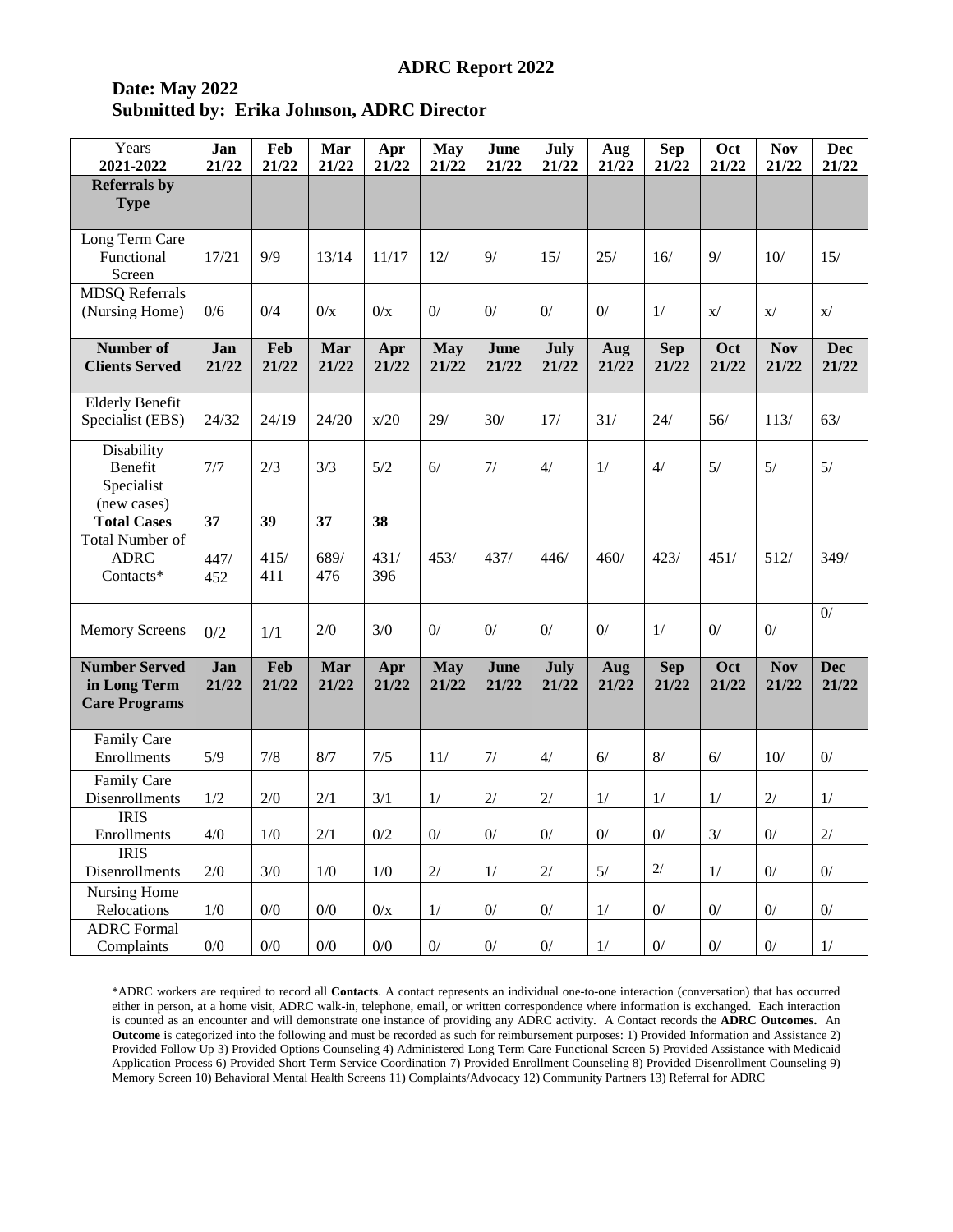#### **Disability Benefit Specialist (DBS) Monetary Impact**

- Monetary Impact of Cases Closed:
	- o March 2022 (0 cases closed) \$0
	- o April 2022 (1 case closed) \$35,144

#### **Alzheimer's Family and Caregiver Support Program** (AFCSP)

| <b>FCSP</b><br>¬ı          | 2013 | 2014 | 2015 | 2016 | 2017 | 2018 | 2019 | 2020 | 2021      | 2022 |
|----------------------------|------|------|------|------|------|------|------|------|-----------|------|
| Total C<br>Cases<br>Served |      | 10   | О    |      | Ю    | 18   |      | 14   | <b>13</b> | 16   |

\_\_\_\_\_\_\_\_\_\_\_\_\_\_\_\_\_\_\_\_\_\_\_\_\_\_\_\_\_\_\_\_\_\_\_\_\_\_\_\_\_\_\_\_\_\_\_\_\_\_\_\_\_\_\_\_\_\_\_\_\_\_\_\_\_\_\_\_\_\_\_\_\_\_\_\_\_\_\_\_\_\_\_\_\_\_\_



Per the ADRC contract, the ADRC shall contact the resident, either by phone or in person, within 10 business days of receiving a referral.



Per the ADRC Contract, the ADRC must initiate the functional screen within 10 calendar days of the time the person requests or accepts the offer of a screen.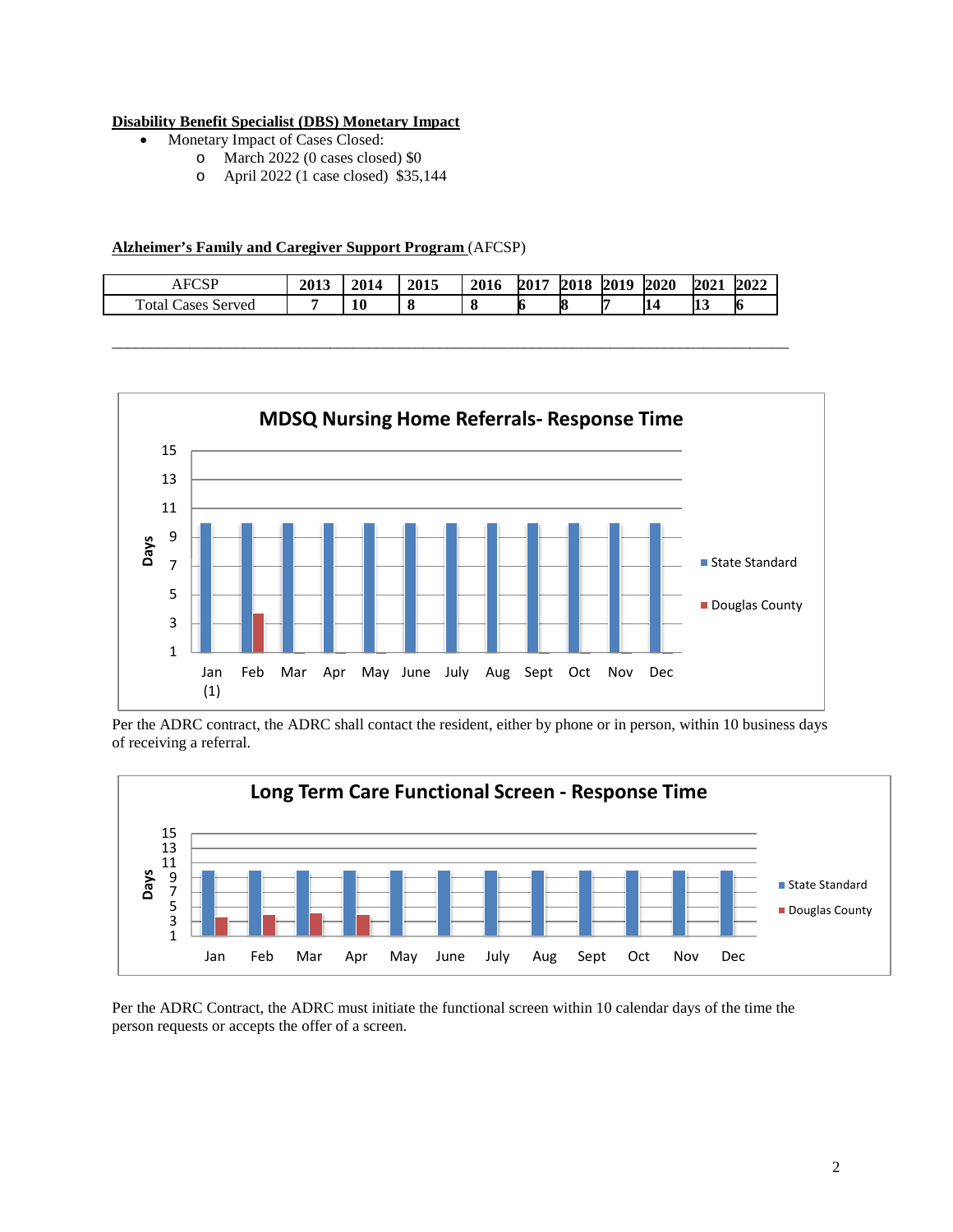



We are happy to announce that the ADRC Express is back in publication and will be released on a monthly basis. Here at the ADRC, we are your first stop to get accurate, unbiased information on all aspects of life related to aging or living with a disability. We are a welcoming place where you can go for information on a broad range of programs and services.



Stay connected and learn about services, resources and educational programming by liking our NEW Facebook page! Search ADRC of Douglas County, WI.

> *Providing older adults and people with physical disabilities or intellectual disabilities the resources needed to live with dignity and security, and achieve maximum independence and*



# **Did you hear the news?** *quality of life.*

The ADRC now employs a full-time Dementia Care Specialist (DCS). Chelsea Thompson supports people living with dementia and their caregivers in order to ensure the highest quality of life possible while living at home. She can provide free information and assistance to adults with memory or cognitive concerns, support to caregivers, and help to develop dementia-friendly communities where people with dementia can remain active and safe, and caregivers can feel supported. Call today to get more information on about educational programs and services that Chelsea provides!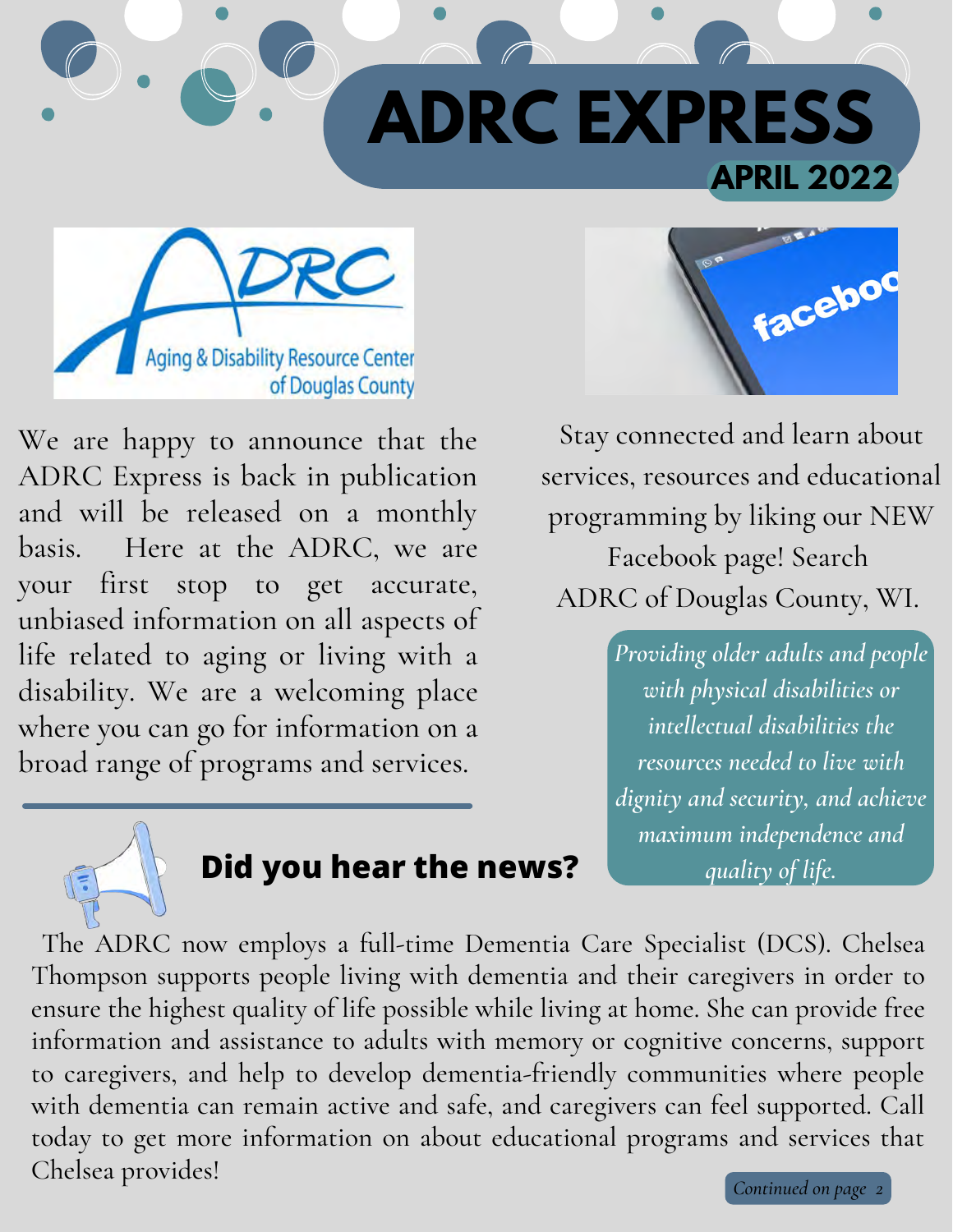

## **MEET THE ADRC TEAM!**

Douglas County ADRC staff have over 29 years of combined experience serving older adults and adults with disabilities residing in Douglas County. Pictured from left to right, back row, is Information & Assistance Specialist, Julie Hudecheck; Dementia Care Specialist, Chelsea Thompson; ADRC Director, Erika Johnson; Information & Assistance Specialist, Gino Franceschi. From left to right, front row, Disability Benefit Specialist, Kris Westerlund and Information & Assistance Specialist, Lexi Johnson.

## **UPCOMING EVENTS!**

Powerful Tools for Caregivers Tuesdays, May 3rd-June7th  $1:00$  PM - 2 $:30$  PM Lew Martin Senior Center 1527 Tower Ave., Superior Call Luann to register 715-394-3611

Learn valuable tools to reduce caregiver stress.

Caregiver Conversations 3rd Wednesday of the month 1:00 PM – 2:00 PM United Presbyterian Church 229 N 28th Street., Superior

Receive support from other caregivers to help you through your caregiving journey.

Government Center 1316 N 14th Street Suite 327 Superior, WI 54880

### **CONTACT US TODAY!**

ADRC@DOUGLASCOUNTYWI.ORG WWW.DOUGLASCOUNTYWI.ORG/ADRC

Main: (715) 395-1234 Toll-Free: (866) 946-2372 Fax: (715) 395-7371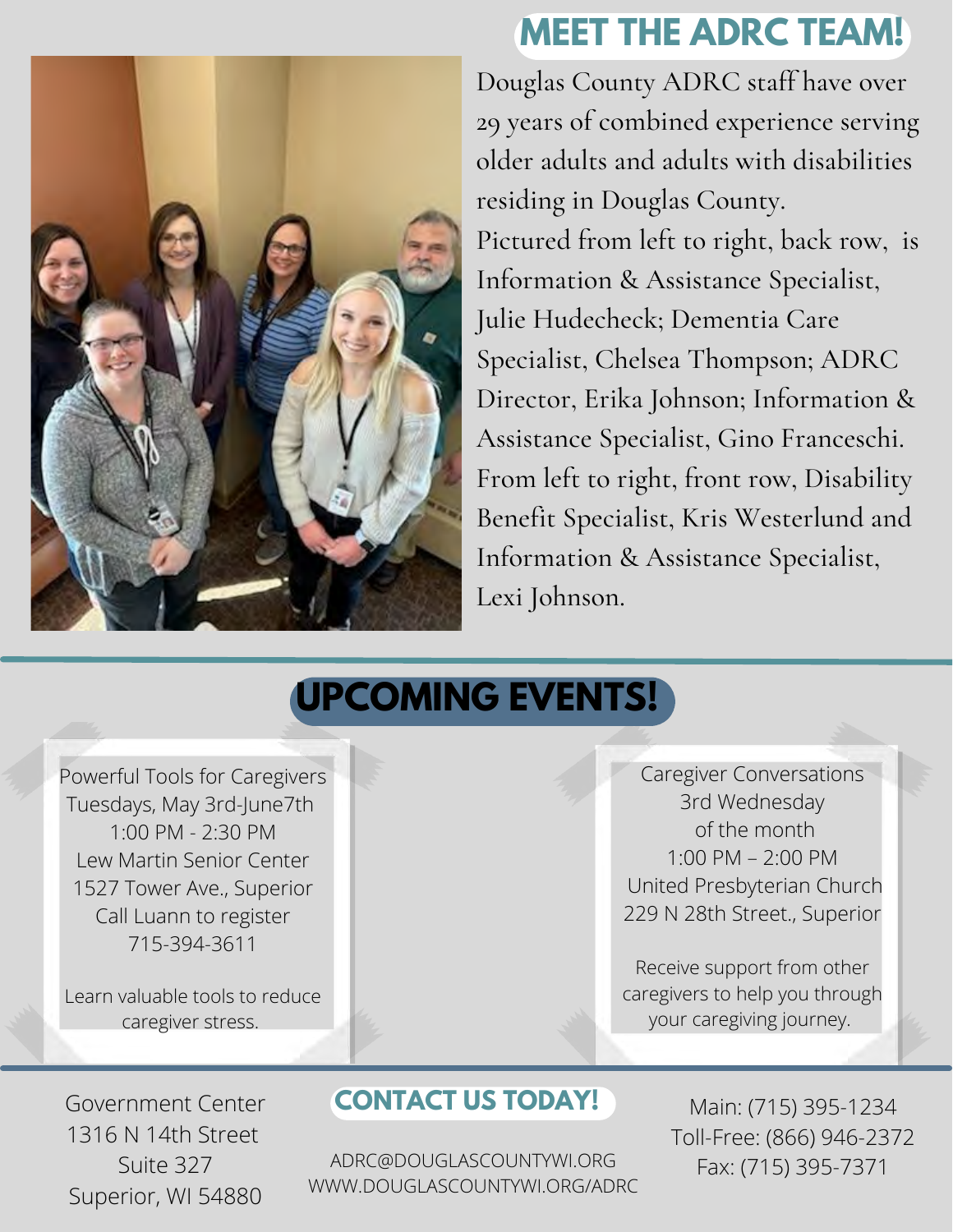# ADRC EXPRESS

MAY 2022

## MAY IS OLDER AMERICANS ACT MONTH!

Older adults play vital, positive roles in our communities – as family members, friends, mentors, volunteers, civic leaders, members of the workforce, and more. Just as every person is unique, so too is how they age and how they choose to do it – and there is no "right" way. That's why the theme for Older Americans Month (OAM) 2022 is Age My Way.



**Aging & Disability Resource Center** 

of Douglas County

Every May, the Administration for Community Living (ACL) leads the celebration of OAM. This year's theme focuses on how older adults can age in their communities, living independently for as long as possible and participating in ways they choose.

Join us in celebrating Older Americans



Stop by the Lew Martin Senior Center (1527 Tower Ave. Superior) on Wednesday, May 11th from 9:00 am - 12:30 pm to celebrate Older Americans Month.

Stay for the 11:30 am lunch! Lunch includes Spaghetti and Meat Sauce, Broccoli, Salad, Garlic Bread, Cheesecake & Topping. The suggested donation for individuals 60+ is \$4.00. Please call 715-394- 3611 to reserve a meal at least 24-hours in advance.

- Act Month! Complimentary memory screens offered by the ADRC
	- Blood Pressure Checks
	- 2022 Douglas County Senior & Disabilities Resource Guide
	- Educational and Health Promotion Resources
	- Exercise Group Join in at 9am
	- Tai Chi Demonstration 10:30
	- Door Prizes and other giveaways!